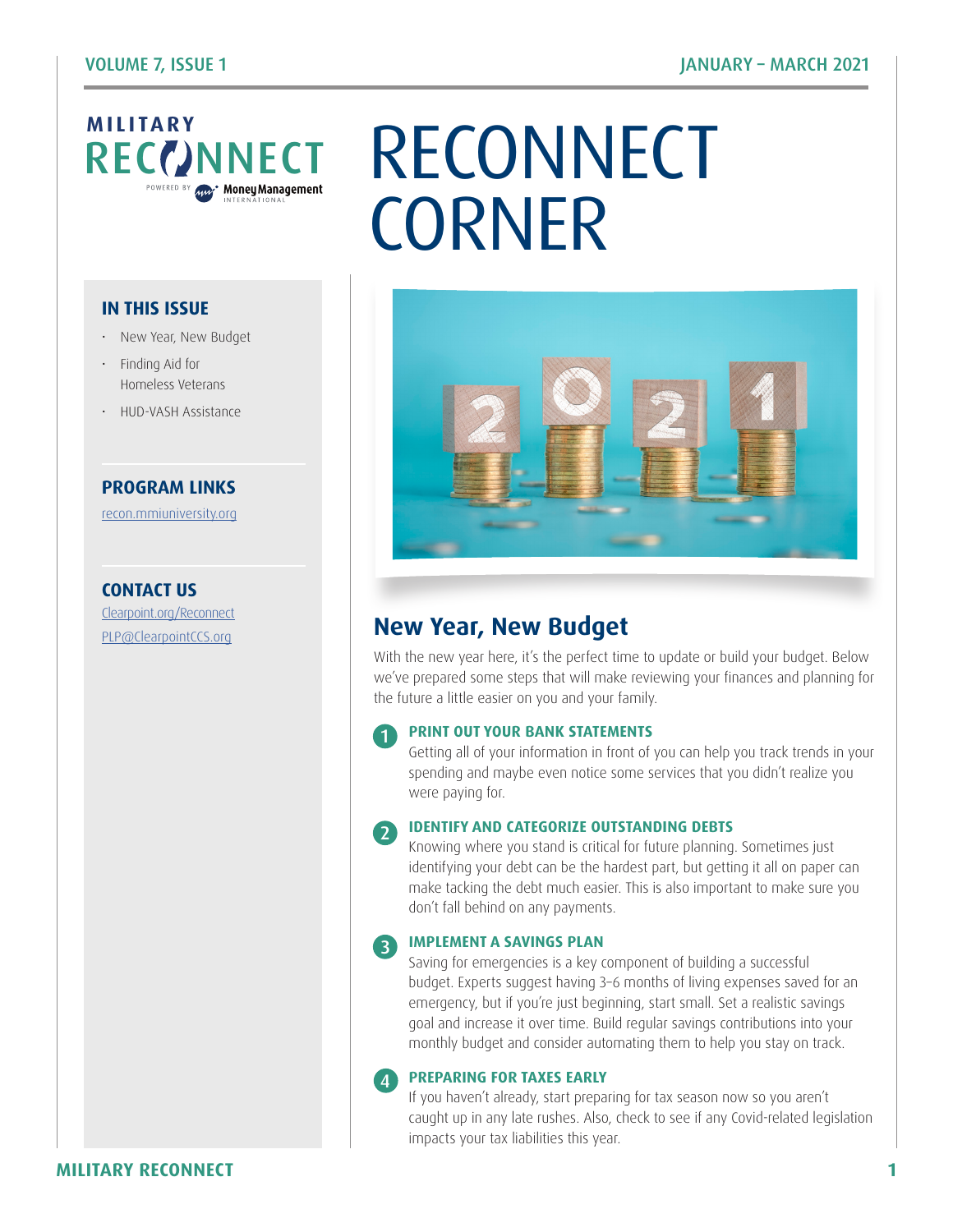#### VOLUME 7, ISSUE 1 JANUARY – MARCH 2021

#### **START SETTING GOALS**  $\sqrt{5}$

Set your financial goals early. Take a look at your updated budget and look to see where you want to save, pay down debts, or adjust your spending. Setting goals early gives you time to plan how to achieve those goals and then adjust if things don't go as expected.

#### **MAKE A BIG ENTRANCE** 6

Come into 2021 in a big way. Build a thorough plan that you can start executing right away. This momentum can carry you through the usual goal slumps that occur in early February and throughout the year.



## **Finding Aid for Homeless Veterans**

When facing seemingly overwhelming issues it can be hard to find the will to start. Homelessness can be one such daunting issue, one that can be hard to unpack and even harder to address.

Fortunately, there are volunteers and organizations all over the country who are dedicated to help veterans deal with this issue. These organizations range in size and scope and there are so many that it can be hard to sift through them all. Before diving in, make sure you have the following on hand:

#### **DETERMINE WHAT KIND OF HELP YOU NEED**

Knowing what type of help you need will help you narrow down the organizations you need to reach out to. Be able to clearly explain what you need help with to get the quickest and most personalized support.

#### **COLLECT RELEVANT DOCUMENTATION AND INFORMATION**

This can include discharge documentation, service dates, or other identifying information that organizations need to work with you. Make sure to have budget and financial information available, so you can demonstrate your need.

#### **EVALUATE AVAILABLE SUPPORT GROUPS**

There are dozens of groups in any given region that you can reach out to. Make sure they provide the type of assistance you're looking for and that you're eligible for their assistance.

In order to help with the last step, we have assembled some information to help you get started with your search. First, always start with your local Veterans Affairs (VA) hospital. Here you can receive

medical assessments while also being directed to the best local resources to help locate permanent housing. Currently, the VA is partnered with the Department of Housing and Urban Development's Veterans Affairs Supporting Housing Program (HUD-VASH) which provides vouchers designed to help veterans at risk of homelessness or experiencing it with financial assistance to acquire secured homes (more on that later).

Your next step should be to connect with a local housing agency. These are agencies that help set up affordable housing within your area. These agencies not only are able to connect you with direct assistance but can also put you in contact with organizations that have local presences and want to support you. Beyond these agencies, perform some basic research on you city or state to see if there is a local group that focuses on homeless veterans.